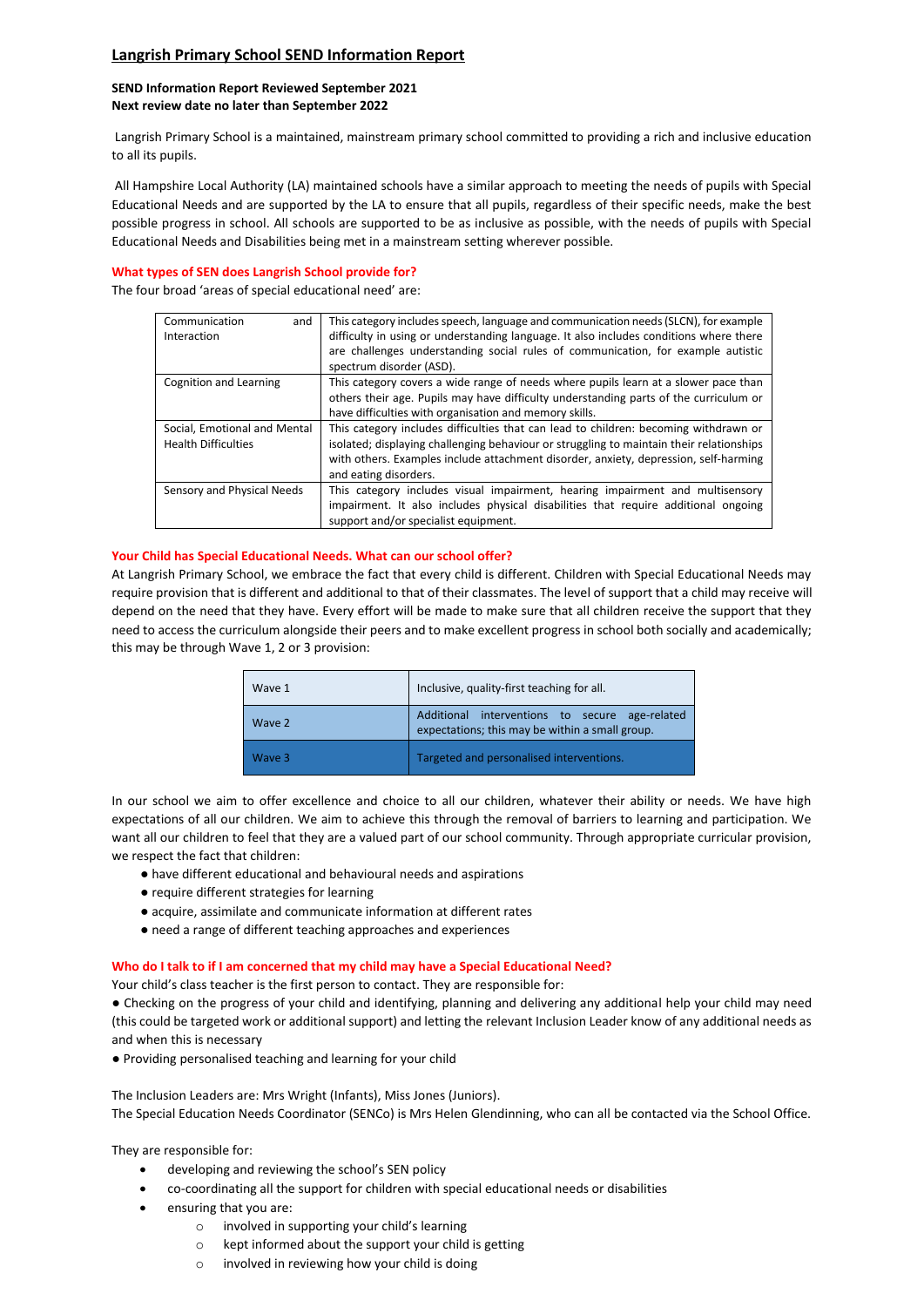- liaising with all the other people who may be coming in to school to help support your child's learning, e.g. Speech and Language Therapy, Educational Psychology, Occupational Therapy, Physiotherapist as appropriate
- updating the school's SEN register (a system for ensuring that all the SEN needs of pupils in this school are known) and making sure that records of your child's progress and needs are kept
- providing specialist support for teachers and support staff in the school, so that they can help children with SEN in the school to achieve the best progress possible

## **The Head Teacher is:** Mrs Sarah Wright

The Head Teacher has the ultimate responsibility for the SEN provision in the school.

**The SENCO is:** Mrs Helen Glendinning

## **The Special Needs Governor is:** Mrs Paula Oppenheimer

Our Special Needs Governor can be contacted via the School Office.

## **What are the different types of support available to children with SEN?**

The level of support that your child receives falls into one of three categories - Wave 1, 2 or 3: **WAVE 1**

## **Class teacher input, via excellent targeted classroom teaching (Quality-First Teaching)**

For your child this would mean:

- that the teacher has the highest possible expectations for your child and all pupils in their class
- that all teaching is built on what your child already knows, can do and can understand
- that different ways of teaching are in place, so that your child is fully involved in learning in class. This may involve things like using more practical learning or equipment to help with learning
- that specific strategies (which may be suggested by the Inclusion Leader) are in place to support your child to learn

## **WAVE 2**

### **Specific group work**

Children may be supported through the use of group interventions which may be:

- run in the classroom or a group room
- run by a teacher or a learning support assistant (LSA)

These interventions may follow a particular learning programme designed to meet specific needs and fill specific gaps (for example these may be in aspects of English or Mathematics). These interventions may also be tailor-made by staff in school to help meet the needs of a group of children.

### **WAVE 3**

### **One to one support**

Children may be supported through one to one sessions:

- run in the classroom or a group room
- run by a teacher or a learning support assistant (LSA)

These sessions will be designed to help a child master a particular skill or give them the confidence to participate fully in class by helping them to access areas of the curriculum.

### **External Interventions**

- You may be asked to give your permission for the school to refer your child to a specialist professional, e.g. a Speech and Language Therapist or Educational Psychologist. This will help the school and you to understand your child's particular needs better and so be able to support them more effectively in school.
- The specialist professional will work with your child to understand their needs and make recommendations as to the ways your child is given support.

## **Children with severe or life-long needs – specified individual support**

This type of support is available for children whose learning needs are severe, complex and lifelong. This is usually provided via an Education, Health and Care Plan (EHCP). This means your child will have been identified by professionals as needing a particularly high level of individual or small-group teaching.

For your child this would mean:

- The school (or you) can request that Local Authority Services carry out a statutory assessment of your child's needs. This is a legal process which sets out the amount of support that will be provided for your child.
- After the request has been made to the 'Panel of Professionals' (with a lot of information about your child, including some from you), they will decide whether they think your child's needs (as described in the paperwork provided), seem complex enough to need a statutory assessment. If this is the case, they will ask you and all professionals involved with your child to write a report outlining your child's needs. If they do not think your child needs this, they will ask the school to continue with the current support.
- After the reports have all been sent in, the Panel of Professionals will decide if your child's needs are severe, complex and lifelong. If this is the case, they will write an Education Health Care Plan (EHCP). If this is not the case,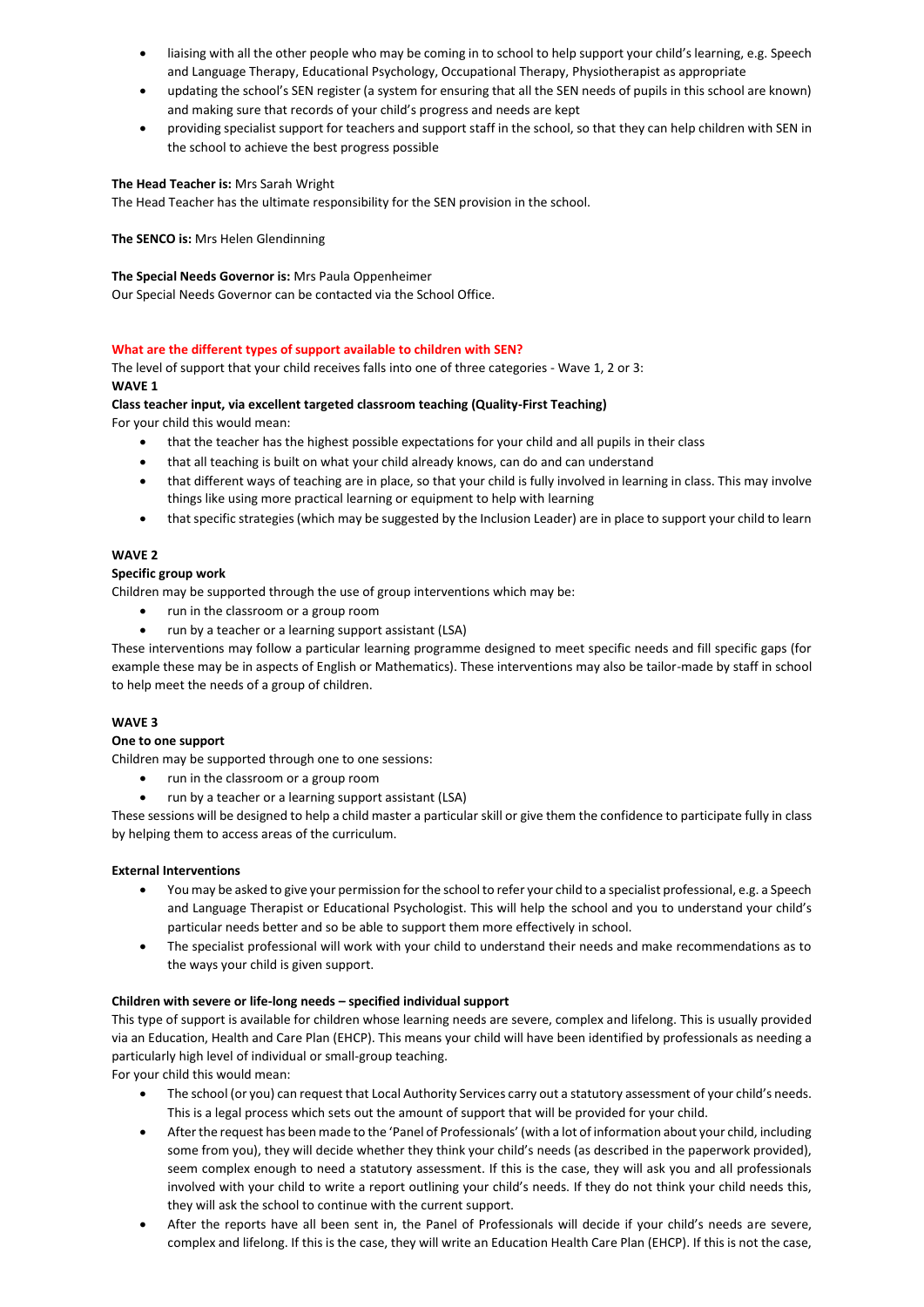they will ask the school to continue with the current level of support and also set up a meeting in school to ensure a plan is in place to ensure your child makes as much progress as possible.

- The EHC Plan will outline which band of support your child will receive from the local authority (LA) and how the support may be used, and what strategies must be put in place. It will also have long and short term goals for your child.
- The additional adult may be used to support your child with whole class learning, run individual programmes or run small groups including your child.

### **Specialist Support:**

This type of support is available for children with specific barriers to learning that cannot be overcome through Quality-First Teaching and intervention groups. Your child will also need specialist support in school from a professional outside the school. This may be from:

- Local Authority central services such as Behaviour Support, Specialist Teacher Advisory Service (for students with specific disabilities), Occupational Therapy and Physiotherapy services
- Outside agencies such as the Speech and Language Therapy (SALT) Service

### **How does the school evaluate the effectiveness of provision for children with SEN?**

We have a robust system of reviewing our provision for all of the children in our school, including those with SEN. Each half term we review every child's progress in line with expectations. Any interventions are identified and tracked to make sure their impact is effective. This could include interventions for children with SEN as well as those generated by extra funding such as Pupil Premium. In addition to this formal monitoring process:

- Your child's progress will be continually monitored by his or her class teacher
- At the end of each key stage (i.e. at the end of Year 2 and Year 6), all children are required to be formally assessed using Teacher Assessments and Standard Assessment Tests (SATS). This is something the government requires all schools to do and the results are published nationally.
- Where necessary, children will have an Individual Education Plan (IEP) detailing targets set by school and outside agencies specific to their needs. Targets will be set and designed to accelerate learning and close the gap. Progress against these targets will be reviewed regularly, evidence for judgments assessed and a future plan made.
- The progress of children with an EHC Plan will be formally reviewed at least annually. This is with all adults involved with the child's education.
- The Inclusion Leaders will also monitor your child's progress.
- Regular book monitoring and lesson observations will be carried out by the Senior Leadership Team to ensure that the needs of all children are met and that the quality of teaching and learning is high.

### **How do we identify, assess and review children's progress (including those with a Special Educational Need) and share this with parents/carers?**

We are committed to close relationships between our school and parents/carers. Your child's class teacher will let you know how your child is doing and will be happy to communicate regularly with you about their progress. In addition to this, we will keep you informed of any significant change in the provision for your child. We have a regular system of parents' evenings twice a year and an annual written report that helps all parents keep up to date with their children's progress.

If it becomes clear that your child may have a particular barrier to learning, there are a number of ways in which the school can identify Special Educational Needs. This includes discussion with parents. Your child's class teacher will highlight any concerns to the Inclusion Leader and Head Teacher and specialist help can be sought.

While none of our school based assessments provide a 'diagnosis' they can help teachers understand where your child is having difficulties, and can help them to plan excellent provision to support your child's learning. Particular needs, including a disability, may require a clinical diagnosis by a qualified medical practitioner. In some cases it may be necessary to seek advice from outside agencies. In such cases you may be asked to give your permission for the school to refer your child to a specialist professional, e.g. a Speech and Language Therapist or Educational Psychologist. This will help the school and you to understand your child's particular needs better and be able to support them more effectively in school.

For those children who are identified as having SEN, an IEP will be written by the class teacher in consultation with the child. These will be shared and reviewed with you every half term.

### **How will teaching be adapted to support my child with SEN?**

- Your child's teacher will carefully check your child's progress and will decide whether your child has a gap or gaps in their understanding/learning and needs some extra support to help them make the best possible progress.
- Support staff, under the direction of the class teacher, can adapt planning to support the needs of your child where necessary.
- Specific resources and strategies will be used to support your child individually and in groups.
- Planning and teaching will be adapted, on a daily basis if needed, to meet your child's learning needs.

### **How will the curriculum be matched to my child's needs and how are they involved?**

All children have an entitlement to a broad and balanced curriculum. The school makes every effort to fully include all children with SEN in the mainstream curriculum. It may be necessary to adapt the teaching style or curriculum content to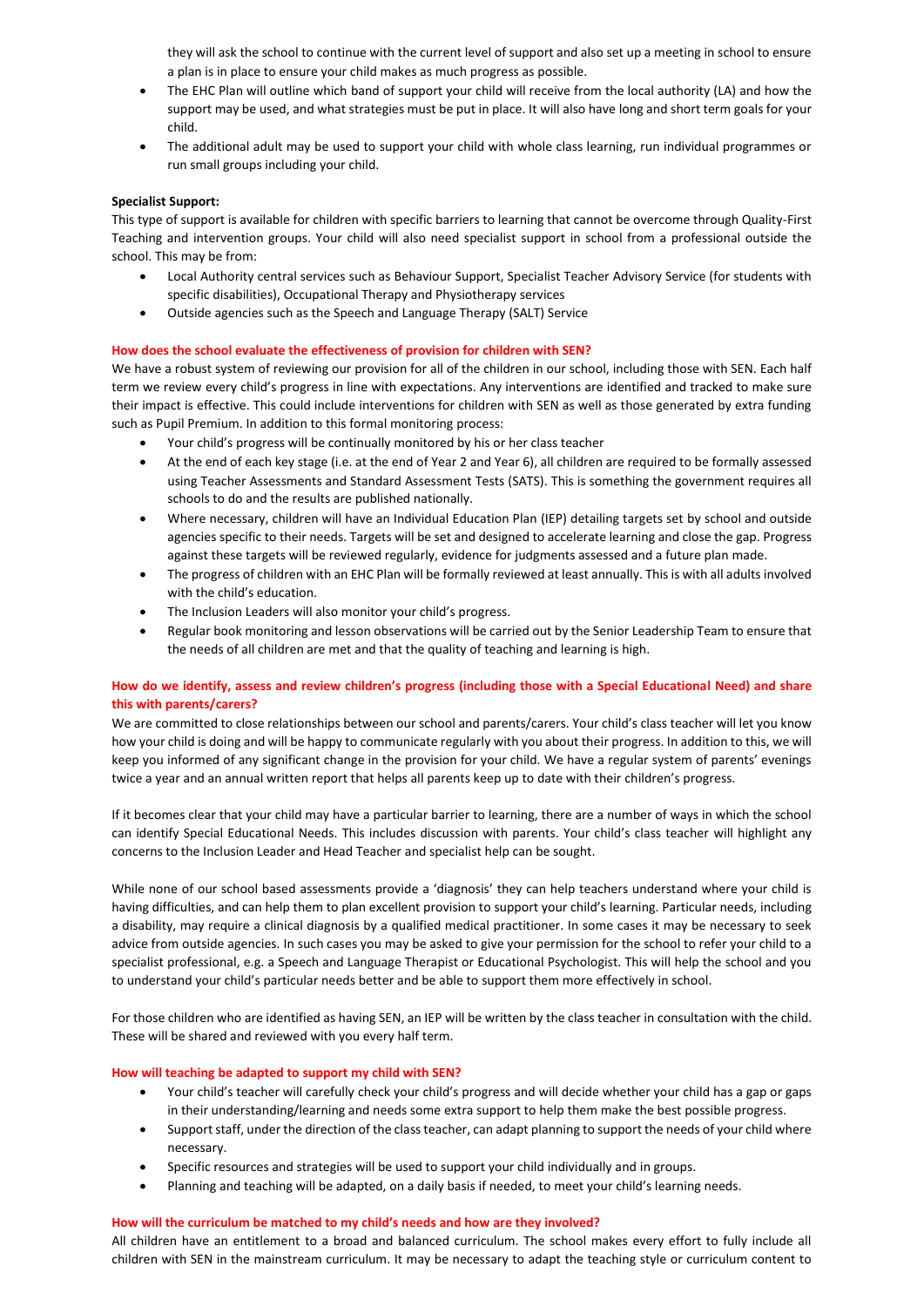suit your child's needs. Class teachers are responsible for planning enriching and appropriate activities for all children, including those with SEN. If your child has an IEP (Individual Education Plan), they will work with their class teacher to decide clear targets to help them achieve within the curriculum. The different strategies needed to help them do this will be clearly noted in the IEP document.

### **How will my child be included in activities outside the classroom, including trips?**

Every effort will be made to support SEN children in activities outside the classroom. Depending on their level of need they may require one to one support from an adult, or additional measures may be taken to brief them about an activity; this may take the form of a social story. For school trips linked to the curriculum parents of all children should consult the school educational visits policy on the school's website.

#### **What support will there be for my child's overall well-being?**

All children have the right to be protected from bad treatment and to have an opinion (UNCRC Rights of the Child, articles 36 & 12). As a school, we take the emotional well-being of all our pupils very seriously. Pupil voice is strong at Langrish with all children encouraged to share their opinions and reflect on their provision. To support children with SEN to improve their emotional and social development, we ensure that they have at least one trusted adult with whom they feel comfortable to share any worries, including concerns about bullying. We have an established safeguarding policy and all staff are regularly trained in all areas of child protection. For children with physical difficulties, all personal care is conducted discreetly, fostering independence where possible. Within school we also have staff trained in speech, language and communication needs and play therapy. The school is also able to make referrals to and seek advice from CAMHS (child and adolescent mental health services) should your child need that level of support.

### **What staff training is provided for staff supporting children with SEN?**

The Head Teacher and the Inclusion Leaders are responsible for ensuring that all staff have the training and support they need to effectively work with children with SEN. All class teachers are highly trained professionals who are experienced in supporting children with a range of learning needs. The school provides training and support to enable all staff to improve the teaching and learning of children, including those with SEN. This includes whole school training on SEN issues, such as Autism Spectrum Disorder (ASD) and speech and language difficulties. Individual teachers and support staff attend training courses run by outside agencies that are relevant to the needs of specific children in their class, e.g. School Nurses, Speech and Language team etc. The school is also able to draw on the expertise of a number of outside agencies to help them, for example the Educational Psychology team. The SENCO is available for whole school training and individual staff support, guidance and advice.

### **How accessible is our school?**

Our school building has been adapted to make it wheelchair accessible. The site is reviewed regularly to ensure that it meets the requirements of as many of our pupils as possible. The school also has a hygiene room with disabled toilet and two disabled parking bays in the staff car park. In addition, the junior classrooms all have auditory sound systems to help children with hearing impairment. If necessary, the school uses the expertise of outside agencies, such as the Specialist Teacher Advisor team, to advise on equipment and accessibility issues. (Annexe A)

#### **How are parent carers/young people currently involved in our school?**

We offer regular half termly opportunities where parent carers can meet their class teacher. We have an open door policy whereby teachers and the head teacher are easily accessible to talk to. We hold regular parent consultation meetings. Our induction for families new to the school includes visits to the school, home visits for Year R pupils and a welcome picnic hosted by current parents (FoLS). All parents joining the school automatically become members of Friends of Langrish (FoLS). Parents of pupils who are identified as having Special Educational Needs will have additional opportunities to discuss their child's needs and progress as appropriate including at annual review or if their needs change. Pupils regularly contribute their views about their provision through pupil surveys and our School Council. Pupils with Special Educational Needs are consulted as part of the review process. Externally, Hampshire offer a free support and advice service for parents, carers, children and young people with Special Educational Needs and Disabilities called [Support4SEND.](https://www.hants.gov.uk/socialcareandhealth/childrenandfamilies/specialneeds/support4send) For further information please ask at the School Office.

#### **What should I do if I have a concern about the school's SEN provision?**

If you are concerned about the SEN provision that your child is receiving, please refer to the school's complaints policy. All concerns will be heard discreetly and sensitively.

#### **How will the school prepare my child for transition to a new class or, at the end of Key Stage 2, to a new school?**

All children have the right to a smooth transition between classes, and then to their new school at the end of Year 6. Children will have transition days both for changing year group and for starting a new school. As we are a small school, your child will have a lot of contact with all of the teaching staff through activities, clubs and assemblies. Some children may have needs that mean this transition is more worrying for them. For example children with Autism Spectrum Disorder, or other difficulties with social communication and interaction, may need this transition to be more structured and gradual. When your child is approaching the end of their time at Langrish, every effort will be made to make sure that we communicate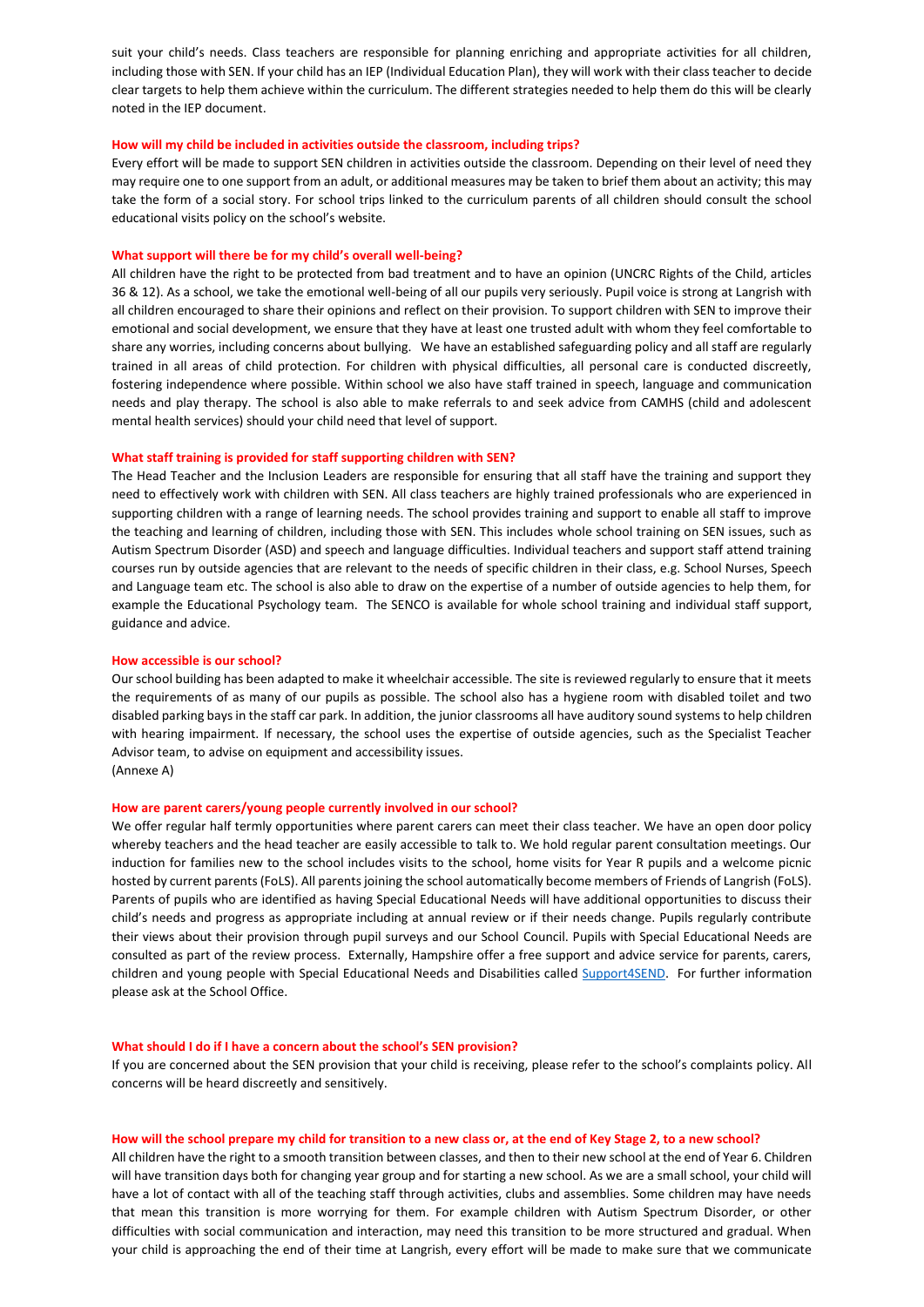their specific needs to the new school. This process usually starts at the beginning of Year 6, although your child's class teacher and the Inclusion Leader may choose to discuss transition to secondary school with you earlier than this.

**Where can I get further information about services for my child?** The SEN information supplied here forms a part of Hampshire Authority's Local Offer. In order to access the Local Authority's Local Offer please click on the link provided on the 'Our school' tab on the school's web-site.